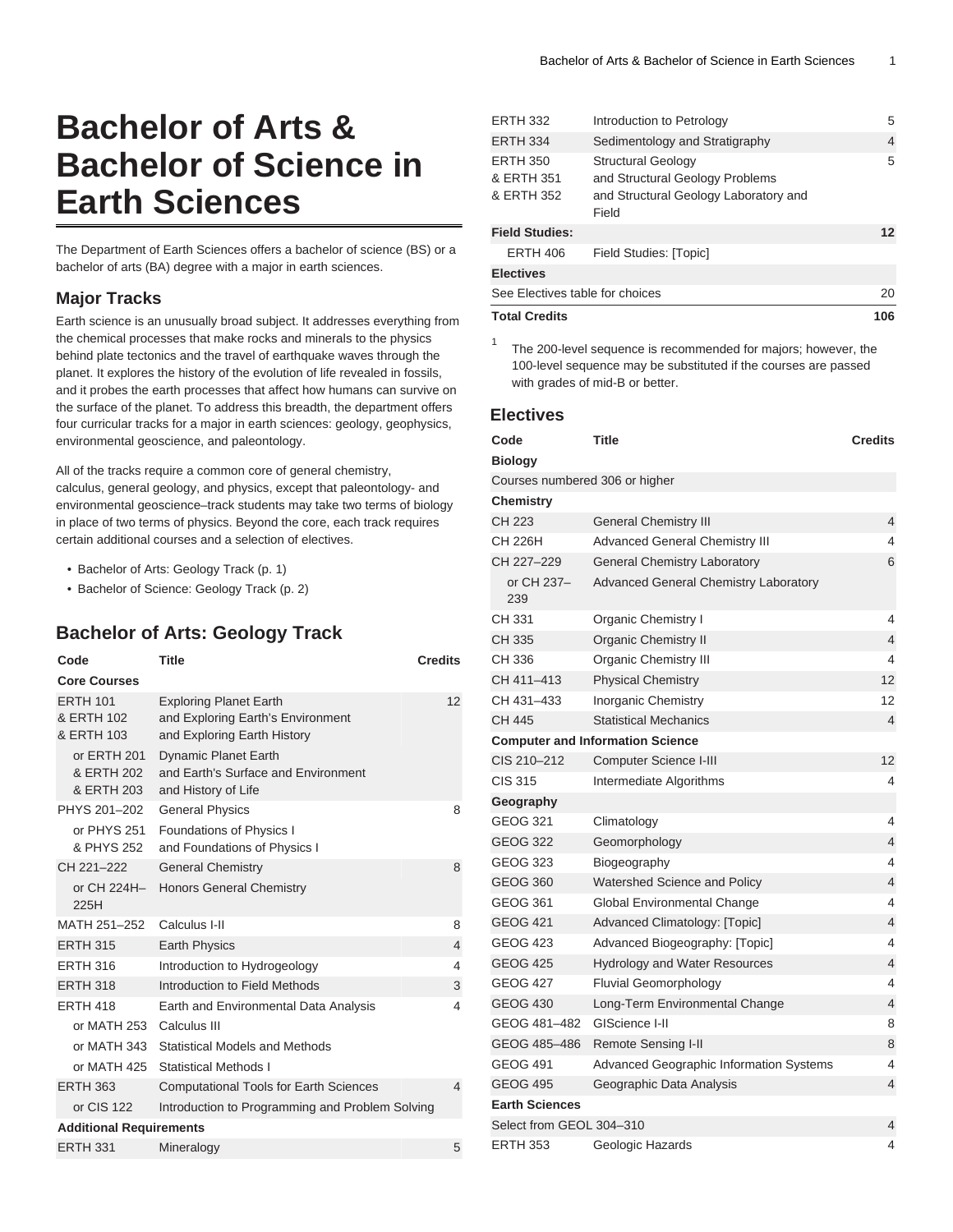| <b>ERTH 363</b>         | <b>Computational Tools for Earth Sciences</b>            | 4              |
|-------------------------|----------------------------------------------------------|----------------|
| <b>ERTH 401</b>         | Research: [Topic]                                        | $1 - 21$       |
| <b>ERTH 403</b>         | <b>Thesis</b>                                            | $1 - 6$        |
| <b>FRTH 410</b>         | <b>Experimental Course: [Topic]</b>                      | $1 - 5$        |
| <b>ERTH 407</b>         | Seminar: [Topic]                                         | $1 - 5$        |
| Courses higher than 410 |                                                          |                |
| <b>Mathematics</b>      |                                                          |                |
| <b>MATH 256</b>         | Introduction to Differential Equations                   | 4              |
| MATH 281-282            | Several-Variable Calculus I-II                           | 8              |
| MATH 341-342            | Elementary Linear Algebra                                | 8              |
| MATH 411-412            | Functions of a Complex Variable I-II                     | 8              |
| MATH 421-422            | Partial Differential Equations: Fourier<br>Analysis I-II | 8              |
| MATH 425-426            | <b>Statistical Methods I-II</b>                          | 8              |
| <b>Physics</b>          |                                                          |                |
| <b>PHYS 203</b>         | <b>General Physics</b>                                   | $\overline{4}$ |
| or PHYS 253             | Foundations of Physics I                                 |                |
| PHYS 204-206            | <b>Introductory Physics Laboratory</b>                   | 6              |
| <b>PHYS 290</b>         | Foundations of Physics Laboratory                        | $\mathbf{1}$   |
| PHYS 351-353            | Foundations of Physics II                                | 12             |
| PHYS 411-413            | Mechanics, Electricity, and Magnetism                    | 12             |
|                         |                                                          |                |

<span id="page-1-0"></span>1 Pass/no pass

# **Bachelor of Science: Geology Track**

| Code                                        | Title                                                                                             | <b>Credits</b> |
|---------------------------------------------|---------------------------------------------------------------------------------------------------|----------------|
| <b>Core Courses</b>                         |                                                                                                   |                |
| <b>ERTH 101</b><br>& ERTH 102<br>& ERTH 103 | <b>Exploring Planet Earth</b><br>and Exploring Earth's Environment<br>and Exploring Earth History | 12             |
| or ERTH 201<br>& ERTH 202<br>& ERTH 203     | <b>Dynamic Planet Earth</b><br>and Earth's Surface and Environment<br>and History of Life         |                |
| PHYS 201-202                                | <b>General Physics</b>                                                                            | 8              |
| or PHYS 251<br>& PHYS 252                   | Foundations of Physics I<br>and Foundations of Physics I                                          |                |
| CH 221-222                                  | <b>General Chemistry</b>                                                                          | 8              |
| or CH 224H-<br>225H                         | <b>Honors General Chemistry</b>                                                                   |                |
| MATH 251-252                                | Calculus I-II                                                                                     | 8              |
| <b>ERTH 315</b>                             | <b>Earth Physics</b>                                                                              | $\overline{4}$ |
| <b>ERTH 316</b>                             | Introduction to Hydrogeology                                                                      | 4              |
| <b>ERTH 318</b>                             | Introduction to Field Methods                                                                     | 3              |
| <b>FRTH 418</b>                             | Earth and Environmental Data Analysis                                                             | 4              |
| or MATH 253 Calculus III                    |                                                                                                   |                |
| or MATH 343                                 | <b>Statistical Models and Methods</b>                                                             |                |
| or MATH 425                                 | <b>Statistical Methods I</b>                                                                      |                |
| <b>ERTH 363</b>                             | <b>Computational Tools for Earth Sciences</b>                                                     | 4              |
| or CIS 122                                  | Introduction to Programming and Problem Solving                                                   |                |
| <b>Additional Requirements</b>              |                                                                                                   |                |
| <b>ERTH 331</b>                             | Mineralogy                                                                                        | 5              |
| <b>ERTH 332</b>                             | Introduction to Petrology                                                                         | 5              |
| <b>ERTH 334</b>                             | Sedimentology and Stratigraphy                                                                    | 4              |

<sup>1</sup> The 200-level sequence is recommended for majors; however, the 100-level sequence may be substituted if the courses are passed with grades of mid-B or better.

#### **Electives**

| Code                           | Title                                         | <b>Credits</b> |  |
|--------------------------------|-----------------------------------------------|----------------|--|
| <b>Biology</b>                 |                                               |                |  |
| Courses numbered 306 or higher |                                               |                |  |
| <b>Chemistry</b>               |                                               |                |  |
| CH 223                         | <b>General Chemistry III</b>                  | 4              |  |
| CH 226H                        | Advanced General Chemistry III                | 4              |  |
| CH 227-229                     | <b>General Chemistry Laboratory</b>           | 6              |  |
| or CH 237-<br>239              | Advanced General Chemistry Laboratory         |                |  |
| CH 331                         | Organic Chemistry I                           | 4              |  |
| CH 335                         | <b>Organic Chemistry II</b>                   | $\overline{4}$ |  |
| CH 336                         | <b>Organic Chemistry III</b>                  | 4              |  |
| CH 411-413                     | <b>Physical Chemistry</b>                     | 12             |  |
| CH 431-433                     | <b>Inorganic Chemistry</b>                    | 12             |  |
| CH 445                         | <b>Statistical Mechanics</b>                  | 4              |  |
|                                | <b>Computer and Information Science</b>       |                |  |
| CIS 210-212                    | Computer Science I-III                        | 12             |  |
| <b>CIS 315</b>                 | Intermediate Algorithms                       | 4              |  |
| Geography                      |                                               |                |  |
| <b>GEOG 321</b>                | Climatology                                   | 4              |  |
| <b>GEOG 322</b>                | Geomorphology                                 | $\overline{4}$ |  |
| <b>GEOG 323</b>                | Biogeography                                  | 4              |  |
| <b>GEOG 360</b>                | Watershed Science and Policy                  | 4              |  |
| <b>GEOG 361</b>                | Global Environmental Change                   | 4              |  |
| <b>GEOG 421</b>                | Advanced Climatology: [Topic]                 | 4              |  |
| <b>GEOG 423</b>                | Advanced Biogeography: [Topic]                | 4              |  |
| <b>GEOG 425</b>                | <b>Hydrology and Water Resources</b>          | $\overline{4}$ |  |
| <b>GEOG 427</b>                | <b>Fluvial Geomorphology</b>                  | 4              |  |
| <b>GEOG 430</b>                | Long-Term Environmental Change                | 4              |  |
| GEOG 481-482                   | GIScience I-II                                | 8              |  |
| GEOG 485-486                   | <b>Remote Sensing I-II</b>                    | 8              |  |
| <b>GEOG 491</b>                | Advanced Geographic Information Systems       | 4              |  |
| <b>GEOG 495</b>                | Geographic Data Analysis                      | 4              |  |
| <b>Earth Sciences</b>          |                                               |                |  |
| Select from GEOL 304-310       |                                               | 4              |  |
| <b>ERTH 353</b>                | Geologic Hazards                              | 4              |  |
| <b>ERTH 363</b>                | <b>Computational Tools for Earth Sciences</b> | 4              |  |
| <b>ERTH 401</b>                | Research: [Topic]                             | $1 - 21$       |  |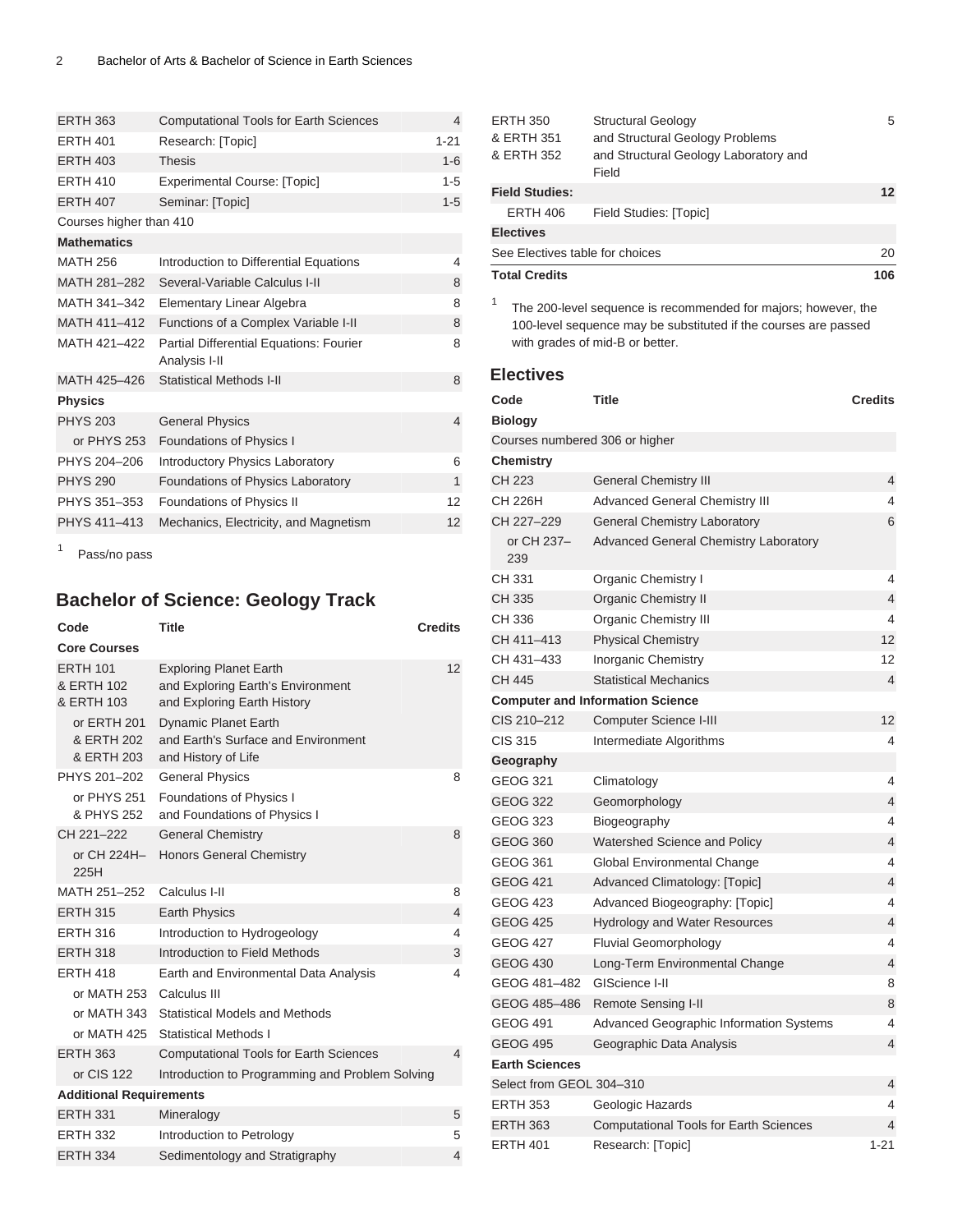| <b>ERTH 403</b>               | <b>Thesis</b>                                            | $1 - 6$ |
|-------------------------------|----------------------------------------------------------|---------|
| <b>ERTH 410</b>               | <b>Experimental Course: [Topic]</b>                      | $1 - 5$ |
| <b>ERTH 407</b>               | Seminar: [Topic]                                         | $1 - 5$ |
| Courses higher than 410       |                                                          |         |
| <b>Mathematics</b>            |                                                          |         |
| <b>MATH 256</b>               | Introduction to Differential Equations                   | 4       |
| MATH 281-282                  | Several-Variable Calculus I-II                           | 8       |
| MATH 341-342                  | Elementary Linear Algebra                                | 8       |
| MATH 411-412                  | Functions of a Complex Variable I-II                     | 8       |
| MATH 421-422                  | Partial Differential Equations: Fourier<br>Analysis I-II | 8       |
| MATH 425-426                  | <b>Statistical Methods I-II</b>                          | 8       |
| <b>Physics</b>                |                                                          |         |
| <b>PHYS 203</b>               | <b>General Physics</b>                                   | 4       |
| or PHYS 253                   | Foundations of Physics I                                 |         |
| PHYS 204-206                  | Introductory Physics Laboratory                          | 6       |
| <b>PHYS 290</b>               | Foundations of Physics Laboratory                        | 1       |
| PHYS 351-353                  | Foundations of Physics II                                | 12      |
| PHYS 411-413                  | Mechanics, Electricity, and Magnetism                    | 12      |
| 1<br>$D - - - \sqrt{2} - - -$ |                                                          |         |

Pass/no pass

• [Bachelor of Arts: Geophysics Track](#page-2-0) [\(p. 3\)](#page-2-0)

<span id="page-2-0"></span>• [Bachelor of Science: Geophysics Track \(p. 3\)](#page-2-1)

# **Bachelor of Arts: Geophysics Track**

| Code                           | <b>Title</b>                                                                 | <b>Credits</b>           |
|--------------------------------|------------------------------------------------------------------------------|--------------------------|
| <b>ERTH 315</b>                | Earth Physics                                                                | 4                        |
| <b>ERTH 363</b>                | <b>Computational Tools for Earth Sciences</b>                                | 4                        |
| or CIS 122                     | Introduction to Programming and Problem Solving                              |                          |
| PHYS 251-253                   | Foundations of Physics I                                                     | 12                       |
| MATH 251-253                   | Calculus I-III                                                               | 12                       |
| CH 221-222                     | <b>General Chemistry</b>                                                     | 8                        |
| or CH 224H-<br>225H            | <b>Honors General Chemistry</b>                                              |                          |
| <b>ERTH 455</b>                | <b>Mechanical Earth</b>                                                      | $\overline{4}$           |
| <b>Additional Requirements</b> |                                                                              |                          |
| Select two of the following:   |                                                                              | $7 - 8$                  |
| <b>FRTH 441</b>                | Hillslope Geomorphology                                                      |                          |
| <b>ERTH 451</b>                | Hydrogeology                                                                 |                          |
| <b>ERTH 452</b>                | Neotectonics and Quaternary Geology                                          |                          |
| <b>ERTH 453</b>                | <b>Tectonics</b>                                                             |                          |
| <b>ERTH 454</b>                | <b>Fluid Dynamics</b>                                                        |                          |
| <b>ERTH 462</b>                | <b>Environmental Geomechanics</b>                                            |                          |
| <b>ERTH 463</b>                | <b>Computational Earth Science</b>                                           |                          |
| <b>ERTH 466</b>                | Geodynamics                                                                  |                          |
| <b>ERTH 467</b>                | <b>Fault Mechanics</b>                                                       |                          |
| <b>ERTH 468</b>                | Introduction to Seismology                                                   |                          |
| <b>MATH 256</b>                | Introduction to Differential Equations                                       | $\overline{\mathcal{L}}$ |
| MATH 281-282<br>& MATH 256     | Several-Variable Calculus I-II<br>and Introduction to Differential Equations | 12                       |
| PHYS 351-353                   | Foundations of Physics II                                                    | 12                       |

or PHYS 411– Mechanics, Electricity, and Magnetism 413

| <b>Electives</b><br>See Electives table for choices | 28  |
|-----------------------------------------------------|-----|
| <b>Total Credits:</b>                               |     |
|                                                     | 104 |

1 The 200-level sequence is recommended for majors; however, the 100-level sequence may be substituted if the courses are passed with grades of mid-B or better.

#### **Electives**

| Code                           | <b>Title</b>                                                       | <b>Credits</b> |
|--------------------------------|--------------------------------------------------------------------|----------------|
| <b>Chemistry</b>               |                                                                    |                |
| CH 223                         | <b>General Chemistry III</b>                                       | $\overline{4}$ |
| CH 226H                        | <b>Advanced General Chemistry III</b>                              | $\overline{4}$ |
| CH 411                         | <b>Physical Chemistry</b>                                          | $\overline{4}$ |
| <b>Earth Sciences</b>          |                                                                    |                |
| Select from GEOL 101-310       |                                                                    | 8              |
| <b>ERTH 311</b>                | <b>Earth Materials</b>                                             | 5              |
| <b>ERTH 316</b>                | Introduction to Hydrogeology                                       | $\overline{4}$ |
| <b>ERTH 318</b>                | Introduction to Field Methods                                      | 3              |
| <b>ERTH 334</b>                | Sedimentology and Stratigraphy                                     | $\overline{4}$ |
| <b>ERTH 350</b>                | <b>Structural Geology</b>                                          | 3              |
| <b>ERTH 351</b>                | <b>Structural Geology Problems</b>                                 | $\mathbf{1}$   |
| <b>ERTH 352</b>                | Structural Geology Laboratory and Field                            | 1              |
| <b>ERTH 353</b>                | Geologic Hazards                                                   | $\overline{4}$ |
| <b>ERTH 363</b>                | <b>Computational Tools for Earth Sciences</b>                      | 4              |
| <b>ERTH 401</b>                | Research: [Topic]                                                  | $1 - 21$       |
| <b>ERTH 403</b>                | <b>Thesis</b>                                                      | $1 - 6$        |
| <b>ERTH 407</b>                | Seminar: [Topic]                                                   | $1 - 5$        |
| Courses numbered 408 or higher |                                                                    |                |
| <b>Mathematics</b>             |                                                                    |                |
|                                | MATH 341-342 Elementary Linear Algebra                             | 8              |
| 422                            | or MATH 421- Partial Differential Equations: Fourier Analysis I-II |                |
| 1<br>$D = -1$                  |                                                                    |                |

<span id="page-2-1"></span>Pass/no pass

# **Bachelor of Science: Geophysics Track**

| Code                           | Title                                           | <b>Credits</b> |
|--------------------------------|-------------------------------------------------|----------------|
| <b>ERTH 315</b>                | <b>Earth Physics</b>                            | 4              |
| ERTH 363                       | <b>Computational Tools for Earth Sciences</b>   | 4              |
| or CIS 122                     | Introduction to Programming and Problem Solving |                |
| PHYS 251-253                   | Foundations of Physics I                        | 12             |
| MATH 251–253                   | Calculus I-III                                  | 12             |
| CH 221-222                     | <b>General Chemistry</b>                        | 8              |
| 225H                           | or CH 224H- Honors General Chemistry            |                |
| <b>ERTH 455</b>                | <b>Mechanical Earth</b>                         | $\overline{4}$ |
| <b>Additional Requirements</b> |                                                 |                |
| Select two of the following:   |                                                 | $7-8$          |
| <b>ERTH 441</b>                | Hillslope Geomorphology                         |                |
| <b>ERTH 451</b>                | Hydrogeology                                    |                |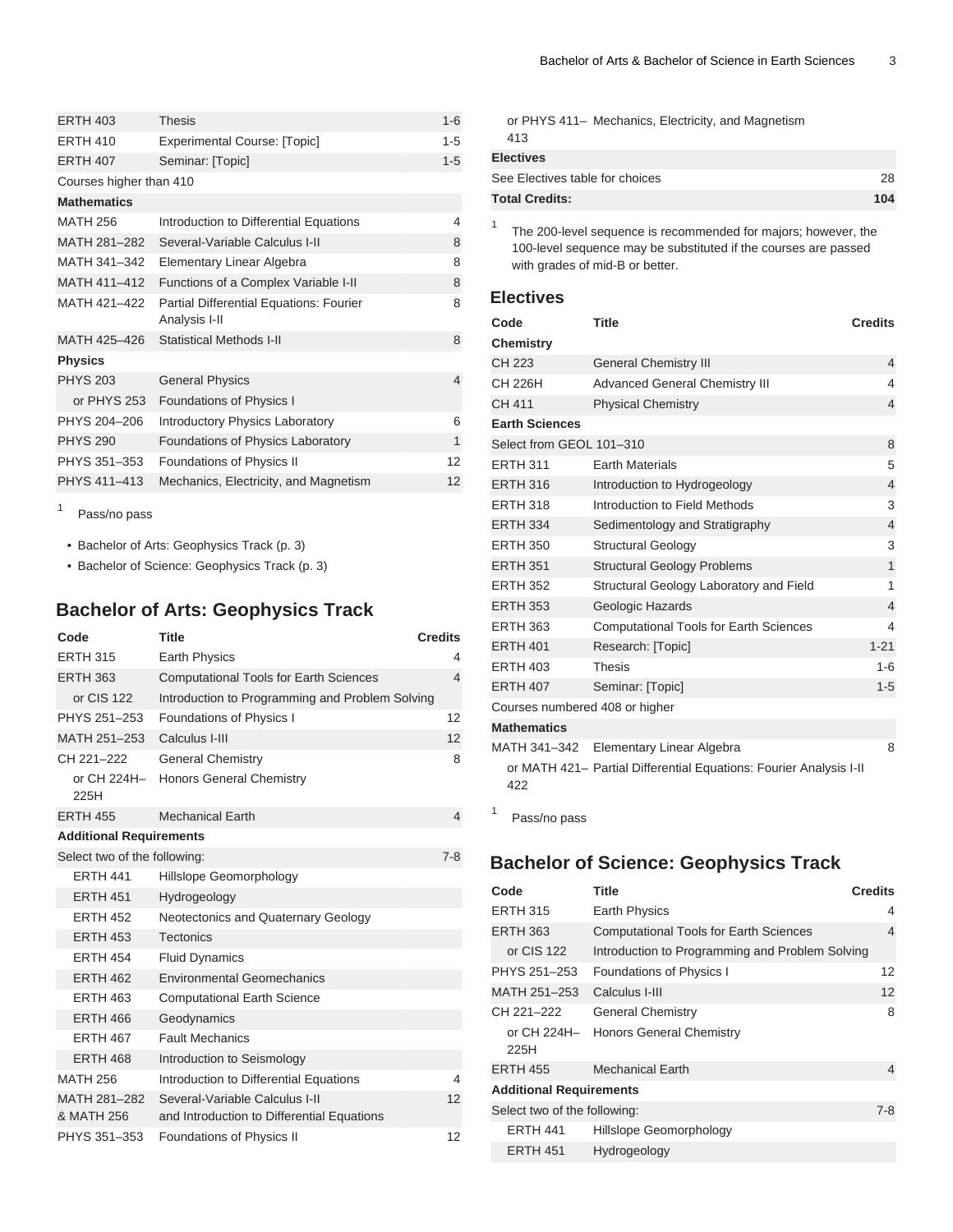| <b>FRTH 452</b>                 | Neotectonics and Quaternary Geology                                          |     |
|---------------------------------|------------------------------------------------------------------------------|-----|
| <b>ERTH 453</b>                 | <b>Tectonics</b>                                                             |     |
| <b>ERTH 454</b>                 | <b>Fluid Dynamics</b>                                                        |     |
| <b>ERTH 462</b>                 | <b>Environmental Geomechanics</b>                                            |     |
| <b>ERTH 463</b>                 | <b>Computational Earth Science</b>                                           |     |
| <b>ERTH 466</b>                 | Geodynamics                                                                  |     |
| <b>ERTH 467</b>                 | <b>Fault Mechanics</b>                                                       |     |
| <b>ERTH 468</b>                 | Introduction to Seismology                                                   |     |
| <b>MATH 256</b>                 | Introduction to Differential Equations                                       | 4   |
| MATH 281-282<br>& MATH 256      | Several-Variable Calculus I-II<br>and Introduction to Differential Equations | 12  |
| PHYS 351-353                    | Foundations of Physics II                                                    | 12  |
| 413                             | or PHYS 411– Mechanics, Electricity, and Magnetism                           |     |
| <b>Electives</b>                |                                                                              |     |
| See Electives table for choices |                                                                              | 28  |
| <b>Total Credits:</b>           |                                                                              | 104 |

1 The 200-level sequence is recommended for majors; however, the 100-level sequence may be substituted if the courses are passed with grades of mid-B or better.

#### **Electives**

| Code                           | <b>Title</b>                                  | <b>Credits</b> |
|--------------------------------|-----------------------------------------------|----------------|
| <b>Chemistry</b>               |                                               |                |
| CH 223                         | <b>General Chemistry III</b>                  | $\overline{4}$ |
| CH 226H                        | <b>Advanced General Chemistry III</b>         | 4              |
| CH 411                         | <b>Physical Chemistry</b>                     | $\overline{4}$ |
| <b>Earth Sciences</b>          |                                               |                |
| Select from GEOL 101-310       |                                               | 8              |
| <b>ERTH 311</b>                | <b>Earth Materials</b>                        | 5              |
| <b>ERTH 316</b>                | Introduction to Hydrogeology                  | $\overline{4}$ |
| <b>ERTH 318</b>                | Introduction to Field Methods                 | 3              |
| <b>ERTH 334</b>                | Sedimentology and Stratigraphy                | $\overline{4}$ |
| <b>ERTH 350</b>                | <b>Structural Geology</b>                     | 3              |
| <b>ERTH 351</b>                | <b>Structural Geology Problems</b>            | $\mathbf{1}$   |
| <b>ERTH 352</b>                | Structural Geology Laboratory and Field       | 1              |
| <b>ERTH 353</b>                | Geologic Hazards                              | $\overline{4}$ |
| <b>ERTH 363</b>                | <b>Computational Tools for Earth Sciences</b> | 4              |
| <b>ERTH 401</b>                | Research: [Topic]                             | $1 - 21$       |
| <b>ERTH 403</b>                | <b>Thesis</b>                                 | $1 - 6$        |
| <b>ERTH 407</b>                | Seminar: [Topic]                              | $1 - 5$        |
| Courses numbered 408 or higher |                                               |                |
| <b>Mathematics</b>             |                                               |                |
| MATH 341-342                   | Elementary Linear Algebra                     | 8              |

or MATH 421– Partial Differential Equations: Fourier Analysis I-II 422

- 1 Pass/no pass
- [Bachelor of Arts: Environmental Geoscience Track](#page-3-0) [\(p. 4](#page-3-0))

• [Bachelor of Science: Environmental Geoscience Track](#page-4-0) [\(p. 5\)](#page-4-0)

## <span id="page-3-0"></span>**Bachelor of Arts: Environmental Geoscience Track**

| Code                                                                                   | <b>Title</b>                                                                                                                                                                                   | <b>Credits</b> |
|----------------------------------------------------------------------------------------|------------------------------------------------------------------------------------------------------------------------------------------------------------------------------------------------|----------------|
|                                                                                        | Core Requirements (60 or 65 credits)                                                                                                                                                           |                |
| <b>ERTH 101</b><br>& ERTH 102<br>& ERTH 103<br>or ERTH 201<br>& ERTH 202<br>& ERTH 203 | <b>Exploring Planet Earth</b><br>and Exploring Earth's Environment<br>and Exploring Earth History<br><b>Dynamic Planet Earth</b><br>and Earth's Surface and Environment<br>and History of Life | 12             |
| <b>ERTH 311</b>                                                                        | <b>Earth Materials</b>                                                                                                                                                                         | 5              |
| or ERTH 331<br>& ERTH 332                                                              | Mineralogy<br>and Introduction to Petrology                                                                                                                                                    |                |
| <b>ERTH 315</b>                                                                        | Earth Physics                                                                                                                                                                                  | 4              |
| <b>ERTH 316</b>                                                                        | Introduction to Hydrogeology                                                                                                                                                                   | 4              |
| <b>ERTH 318</b>                                                                        | Introduction to Field Methods                                                                                                                                                                  | 3              |
| <b>ERTH 363</b>                                                                        | <b>Computational Tools for Earth Sciences</b>                                                                                                                                                  | 4              |
| or CIS 122                                                                             | Introduction to Programming and Problem Solving                                                                                                                                                |                |
| <b>PHYS 201</b><br>& PHYS 202<br>or PHYS 251                                           | <b>General Physics</b><br>and General Physics<br>Foundations of Physics I                                                                                                                      | 8              |
| & PHYS 252                                                                             | and Foundations of Physics I                                                                                                                                                                   |                |
| CH 221-222                                                                             | <b>General Chemistry</b>                                                                                                                                                                       | 8              |
| or CH 224H<br>& CH 225H                                                                | <b>Advanced General Chemistry I</b><br>and Advanced General Chemistry II                                                                                                                       |                |
| MATH 251-252                                                                           | Calculus I-II                                                                                                                                                                                  | 8              |
| or MATH 246<br>& MATH 247                                                              | Calculus for the Biological Sciences I<br>and Calculus for the Biological Sciences II                                                                                                          |                |
| <b>ERTH 418</b>                                                                        | Earth and Environmental Data Analysis                                                                                                                                                          | 4              |
| or MATH 253                                                                            | Calculus III                                                                                                                                                                                   |                |
| or MATH 343                                                                            | Statistical Models and Methods                                                                                                                                                                 |                |
| or MATH 425                                                                            | Statistical Methods I                                                                                                                                                                          |                |
| <b>Electives</b>                                                                       |                                                                                                                                                                                                |                |
| See Electives table for choices                                                        |                                                                                                                                                                                                | 44             |
| <b>Total Credits</b>                                                                   |                                                                                                                                                                                                | 104            |

The 200-level sequence is recommended for majors; however, the 100-level sequence may be substituted if the courses are passed with grades of mid-B or better.

#### **Electives**

1

| Code            | Title                                                              | <b>Credits</b> |
|-----------------|--------------------------------------------------------------------|----------------|
| Group A         |                                                                    | 24             |
| <b>ERTH 310</b> | Earth Resources and the Environment                                | 4              |
| <b>ERTH 334</b> | Sedimentology and Stratigraphy                                     | 4              |
| <b>ERTH 353</b> | Geologic Hazards                                                   | 4              |
| ERTH 410        | Experimental Course: [Topic] (Physical<br>Oceanography)            | $1 - 5$        |
| <b>ERTH 410</b> | Experimental Course: [Topic] (Soil and<br>Environmental Chemistry) | $1 - 5$        |
| <b>ERTH 438</b> | Geobiology                                                         | 4              |
| <b>ERTH 441</b> | <b>Hillslope Geomorphology</b>                                     | 4              |
| <b>ERTH 451</b> | Hydrogeology                                                       | 4              |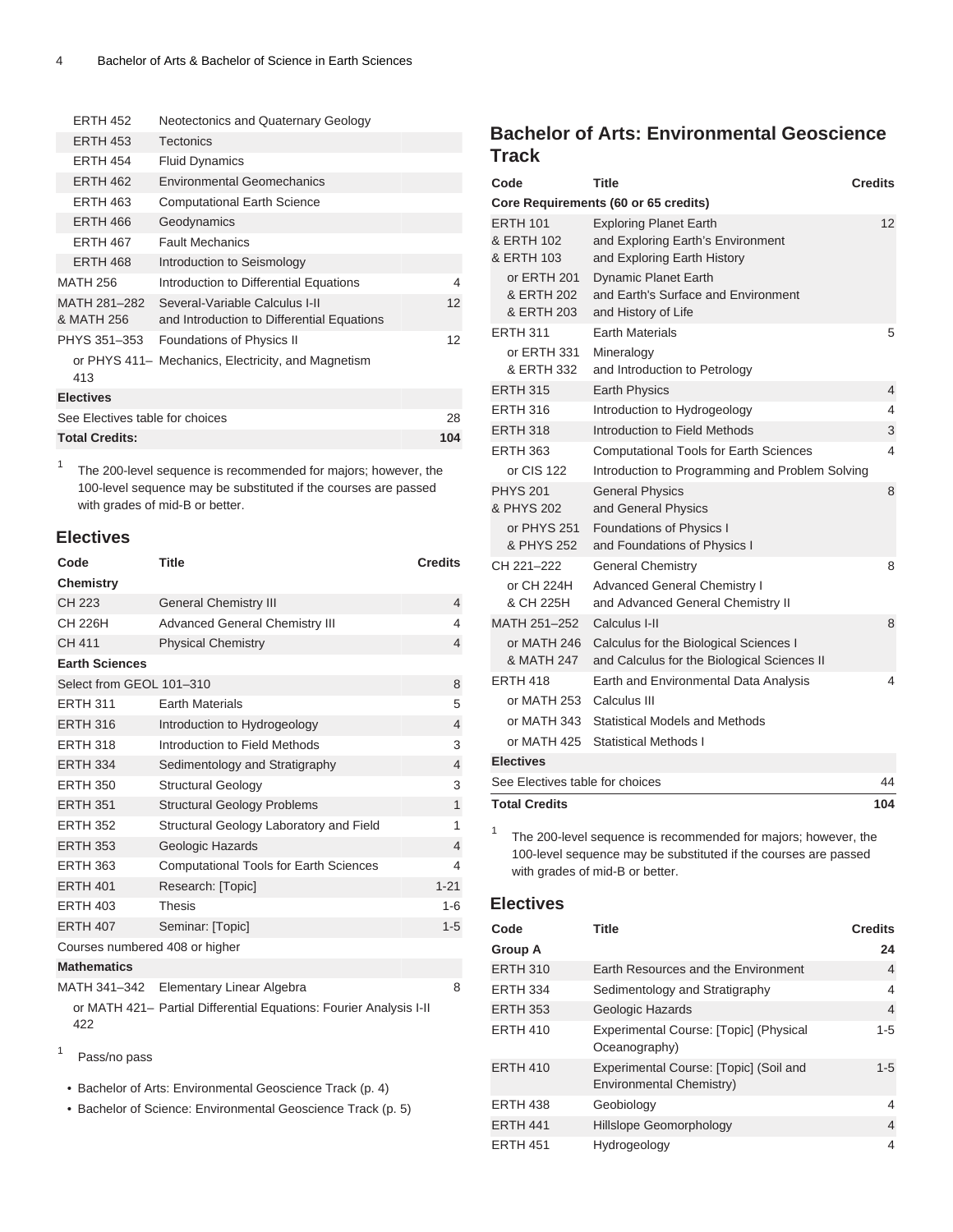| <b>ERTH 455</b>              | <b>Mechanical Earth</b>                               | 4        |
|------------------------------|-------------------------------------------------------|----------|
| <b>ERTH 462</b>              | <b>Environmental Geomechanics</b>                     | 4        |
| <b>ENVS 477</b>              | Soil Science                                          | 4        |
| Group B                      |                                                       | 20       |
|                              | Group A elective courses beyond 24 credits            |          |
| Earth Sciences               |                                                       |          |
|                              | ERTH 301 to ERTH 309 (up to 4 credits)                | 4        |
| <b>ERTH 350</b>              | <b>Structural Geology</b>                             | 3        |
| <b>ERTH 351</b>              | <b>Structural Geology Problems</b>                    | 1        |
| <b>ERTH 352</b>              | Structural Geology Laboratory and Field               | 1        |
| <b>ERTH 401</b>              | Research: [Topic]                                     | $1 - 21$ |
| <b>ERTH 403</b>              | <b>Thesis</b>                                         | 1-6      |
| <b>ERTH 406</b>              | Field Studies: [Topic]                                | $1 - 6$  |
| <b>ERTH 407</b>              | Seminar: [Topic]                                      | $1 - 5$  |
|                              | ERTH 410 and above if not taken as a Group A elective | 4        |
| Biology                      |                                                       |          |
| <b>BI212</b>                 | General Biology II: Organisms                         | 4        |
| <b>BI213</b>                 | General Biology III: Populations                      | 4        |
| <b>BI 214</b>                | General Biology IV: Mechanisms                        | 4        |
| Chemistry                    |                                                       |          |
| CH 223                       | <b>General Chemistry III</b>                          | 4        |
| CH 227                       | General Chemistry Laboratory                          | 2        |
| CH 228                       | General Chemistry Laboratory                          | 2        |
| CH 229                       | <b>General Chemistry Laboratory</b>                   | 2        |
| CH 237                       | <b>Advanced General Chemistry Laboratory</b>          | 2        |
| CH 238                       | <b>Advanced General Chemistry Laboratory</b>          | 2        |
| CH 239                       | <b>Advanced General Chemistry Laboratory</b>          | 2        |
| CH 331                       | Organic Chemistry I                                   | 4        |
|                              | Any Chemistry course from 331 to 499                  |          |
|                              | Computer and Information Science                      |          |
| <b>CIS 210</b>               | Computer Science I                                    | 4        |
| CIS 211                      | Computer Science II                                   | 4        |
| <b>CIS 212</b>               | <b>Computer Science III</b>                           | 4        |
| <b>Environmental Science</b> |                                                       |          |
| ENVS 350                     | Ecological Footprint of Energy Generation             | 4        |
| <b>ENVS 465</b>              | Wetland Ecology and Management                        | 4        |
| Geography                    |                                                       |          |
| <b>GEOG 321</b>              | Climatology                                           | 4        |
| GEOG 322                     | Geomorphology                                         | 4        |
| <b>GEOG 323</b>              | Biogeography                                          | 4        |
| <b>GEOG 360</b>              | Watershed Science and Policy                          | 4        |
| <b>GEOG 361</b>              | Global Environmental Change                           | 4        |
| <b>GEOG 421</b>              | <b>Advanced Climatology: [Topic]</b>                  | 4        |
| GEOG 423                     | Advanced Biogeography: [Topic]                        | 4        |
| GEOG 425                     | Hydrology and Water Resources                         | 4        |
| <b>GEOG 427</b>              | <b>Fluvial Geomorphology</b>                          | 4        |
| <b>GEOG 430</b>              | Long-Term Environmental Change                        | 4        |
| GEOG 433                     | <b>Fire and Natural Disturbances</b>                  | 4        |
| <b>GEOG 481</b>              | GIScience I                                           | 4        |
| <b>GEOG 482</b>              | GIScience II                                          | 4        |
| <b>GEOG 485</b>              | Remote Sensing I                                      | 4        |
| <b>GEOG 486</b>              | Remote Sensing II                                     | 4        |

| <b>GEOG 490</b>    | GIScience: [Topic]                                            | 4 |
|--------------------|---------------------------------------------------------------|---|
| <b>GEOG 491</b>    | <b>Advanced Geographic Information Systems</b>                | 4 |
| <b>GEOG 494</b>    | <b>Spatial Analysis</b>                                       | 4 |
| <b>GEOG 495</b>    | Geographic Data Analysis                                      | 4 |
| <b>Mathematics</b> |                                                               |   |
| <b>MATH 256</b>    | Introduction to Differential Equations                        | 4 |
| <b>MATH 282</b>    | Several-Variable Calculus II                                  | 4 |
| <b>MATH 341</b>    | Elementary Linear Algebra                                     | 4 |
| <b>MATH 342</b>    | Elementary Linear Algebra                                     | 4 |
| <b>MATH 411</b>    | Functions of a Complex Variable I                             | 4 |
| <b>MATH 412</b>    | Functions of a Complex Variable II                            | 4 |
| <b>MATH 422</b>    | <b>Partial Differential Equations: Fourier</b><br>Analysis II | 4 |

# <span id="page-4-0"></span>**Bachelor of Science: Environmental Geoscience Track**

| Code                                        | Title                                                                                             | <b>Credits</b> |
|---------------------------------------------|---------------------------------------------------------------------------------------------------|----------------|
|                                             | Core Requirements (60 or 65 credits)                                                              |                |
| <b>ERTH 101</b><br>& ERTH 102<br>& ERTH 103 | <b>Exploring Planet Earth</b><br>and Exploring Earth's Environment<br>and Exploring Earth History | 12             |
| or ERTH 201<br>& ERTH 202<br>& ERTH 203     | <b>Dynamic Planet Earth</b><br>and Earth's Surface and Environment<br>and History of Life         |                |
| <b>ERTH 311</b>                             | <b>Earth Materials</b>                                                                            | 5              |
| or ERTH 331<br>& ERTH 332                   | Mineralogy<br>and Introduction to Petrology                                                       |                |
| <b>ERTH 315</b>                             | <b>Earth Physics</b>                                                                              | 4              |
| <b>ERTH 316</b>                             | Introduction to Hydrogeology                                                                      | 4              |
| <b>ERTH 318</b>                             | Introduction to Field Methods                                                                     | 3              |
| <b>ERTH 363</b>                             | <b>Computational Tools for Earth Sciences</b>                                                     | 4              |
| or CIS 122                                  | Introduction to Programming and Problem Solving                                                   |                |
| <b>PHYS 201</b><br>& PHYS 202               | <b>General Physics</b><br>and General Physics                                                     | 8              |
| or PHYS 251<br>& PHYS 252                   | Foundations of Physics I<br>and Foundations of Physics I                                          |                |
| CH 221-222                                  | <b>General Chemistry</b>                                                                          | 8              |
| or CH 224H<br>& CH 225H                     | <b>Advanced General Chemistry I</b><br>and Advanced General Chemistry II                          |                |
| MATH 251-252                                | Calculus I-II                                                                                     | 8              |
| or MATH 246<br>& MATH 247                   | Calculus for the Biological Sciences I<br>and Calculus for the Biological Sciences II             |                |
| <b>FRTH 418</b>                             | Earth and Environmental Data Analysis                                                             | 4              |
| or MATH 253                                 | Calculus III                                                                                      |                |
| or MATH 343                                 | Statistical Models and Methods                                                                    |                |
| or MATH 425                                 | <b>Statistical Methods I</b>                                                                      |                |
| <b>Electives</b>                            |                                                                                                   |                |
| See Electives table for choices             |                                                                                                   | 44             |
| <b>Total Credits</b>                        |                                                                                                   | 104            |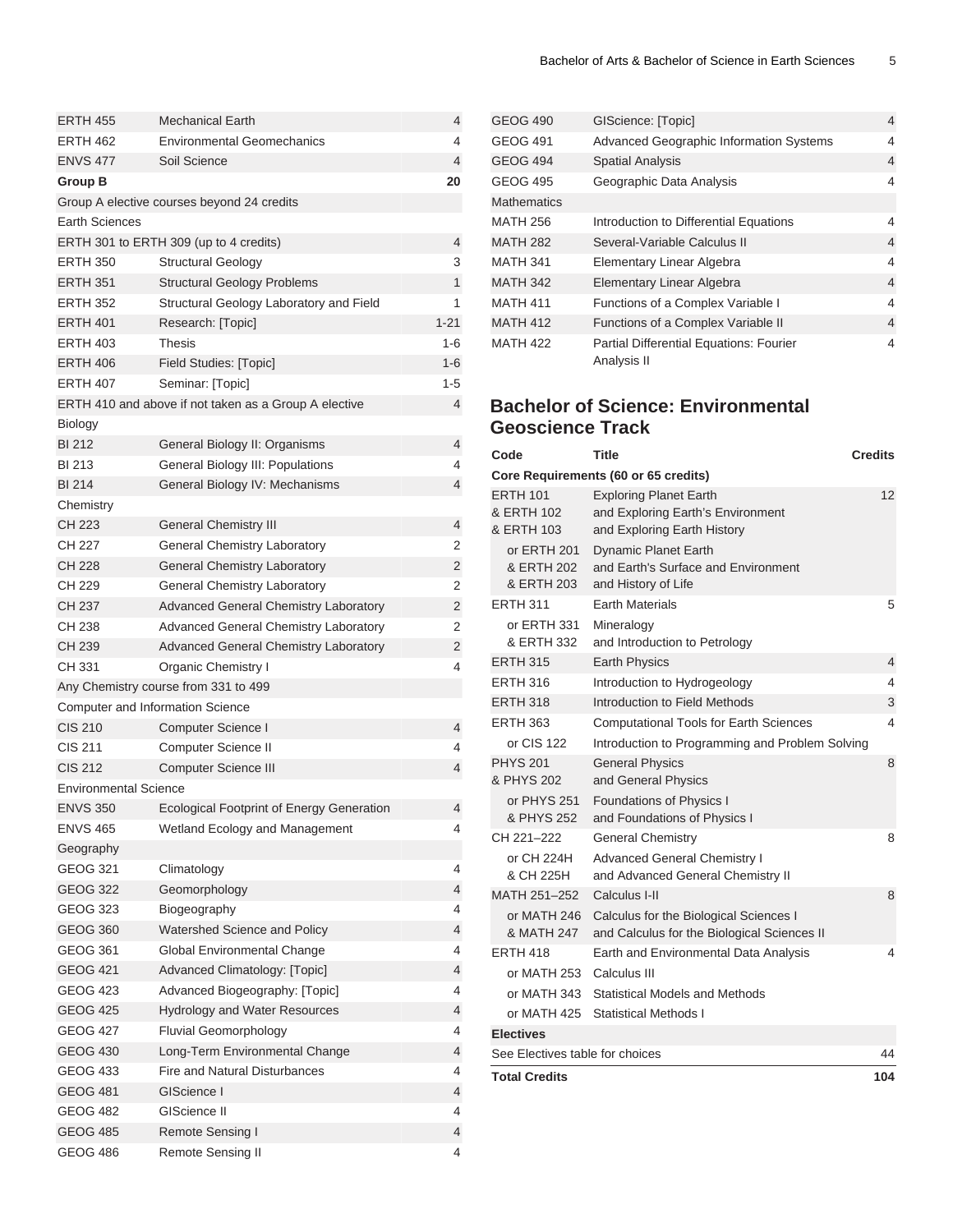#### **Electives**

| Code                             | <b>Title</b>                                                       | <b>Credits</b> |
|----------------------------------|--------------------------------------------------------------------|----------------|
| Group A                          |                                                                    | 24             |
| <b>ERTH 310</b>                  | Earth Resources and the Environment                                | $\overline{4}$ |
| <b>ERTH 334</b>                  | Sedimentology and Stratigraphy                                     | 4              |
| <b>ERTH 353</b>                  | Geologic Hazards                                                   | $\overline{4}$ |
| <b>ERTH 410</b>                  | Experimental Course: [Topic] (Physical<br>Oceanography)            | 1-5            |
| <b>ERTH 410</b>                  | Experimental Course: [Topic] (Soil and<br>Environmental Chemistry) | $1 - 5$        |
| <b>ERTH 438</b>                  | Geobiology                                                         | 4              |
| <b>ERTH 441</b>                  | Hillslope Geomorphology                                            | 4              |
| <b>ERTH 451</b>                  | Hydrogeology                                                       | 4              |
| <b>ERTH 455</b>                  | <b>Mechanical Earth</b>                                            | 4              |
| <b>ERTH 462</b>                  | <b>Environmental Geomechanics</b>                                  | 4              |
| <b>ENVS 477</b>                  | Soil Science                                                       | 4              |
| <b>Group B</b>                   |                                                                    | 20             |
|                                  | Group A elective courses beyond 24 credits                         |                |
| <b>Earth Sciences</b>            |                                                                    |                |
|                                  | ERTH 301 to ERTH 309 (up to 4 credits)                             | 4              |
| <b>ERTH 350</b>                  | <b>Structural Geology</b>                                          | 3              |
| <b>ERTH 351</b>                  | <b>Structural Geology Problems</b>                                 | 1              |
| <b>ERTH 352</b>                  | Structural Geology Laboratory and Field                            | 1              |
| <b>ERTH 401</b>                  | Research: [Topic]                                                  | $1 - 21$       |
| <b>ERTH 403</b>                  | <b>Thesis</b>                                                      | $1-6$          |
| <b>ERTH 406</b>                  | Field Studies: [Topic]                                             | $1 - 6$        |
| <b>ERTH 407</b>                  | Seminar: [Topic]                                                   | 1-5            |
|                                  | ERTH 410 and above if not taken as a Group A elective              | 4              |
| Biology                          |                                                                    |                |
| <b>BI 212</b>                    | General Biology II: Organisms                                      | 4              |
| BI 213                           | General Biology III: Populations                                   | 4              |
| <b>BI214</b>                     | General Biology IV: Mechanisms                                     | 4              |
| Chemistry                        |                                                                    |                |
| CH 223                           | <b>General Chemistry III</b>                                       | 4              |
| CH 227                           | <b>General Chemistry Laboratory</b>                                | 2              |
| CH 228                           | <b>General Chemistry Laboratory</b>                                | 2              |
| CH 229                           | General Chemistry Laboratory                                       | 2              |
| CH 237                           | Advanced General Chemistry Laboratory                              | 2              |
| CH 238                           | Advanced General Chemistry Laboratory                              | 2              |
| CH 239                           | <b>Advanced General Chemistry Laboratory</b>                       | 2              |
| CH 331                           | Organic Chemistry I                                                | 4              |
|                                  | Any Chemistry course from 331 to 499                               |                |
| Computer and Information Science |                                                                    |                |
| <b>CIS 210</b>                   | Computer Science I                                                 | 4              |
| CIS 211                          | Computer Science II                                                | 4              |
| <b>CIS 212</b>                   | <b>Computer Science III</b>                                        | 4              |
| <b>Environmental Science</b>     |                                                                    |                |
| <b>ENVS 350</b>                  | <b>Ecological Footprint of Energy Generation</b>                   | 4              |
| <b>ENVS 465</b>                  | Wetland Ecology and Management                                     | 4              |
| Geography                        |                                                                    |                |
| GEOG 321                         | Climatology                                                        | 4              |
| <b>GEOG 322</b>                  | Geomorphology                                                      | 4              |

| <b>GEOG 323</b>    | Biogeography                                           | 4                        |
|--------------------|--------------------------------------------------------|--------------------------|
| <b>GEOG 360</b>    | Watershed Science and Policy                           | 4                        |
| <b>GEOG 361</b>    | Global Environmental Change                            | $\overline{\mathbf{4}}$  |
| <b>GEOG 421</b>    | Advanced Climatology: [Topic]                          | $\overline{4}$           |
| <b>GEOG 423</b>    | Advanced Biogeography: [Topic]                         | 4                        |
| <b>GEOG 425</b>    | <b>Hydrology and Water Resources</b>                   | 4                        |
| <b>GEOG 427</b>    | <b>Fluvial Geomorphology</b>                           | 4                        |
| <b>GEOG 430</b>    | Long-Term Environmental Change                         | 4                        |
| <b>GEOG 433</b>    | Fire and Natural Disturbances                          | 4                        |
| <b>GEOG 481</b>    | GIScience I                                            | 4                        |
| GEOG 482           | <b>GIScience II</b>                                    | 4                        |
| <b>GEOG 485</b>    | Remote Sensing I                                       | $\overline{4}$           |
| <b>GEOG 486</b>    | Remote Sensing II                                      | 4                        |
| <b>GEOG 490</b>    | GIScience: [Topic]                                     | $\overline{4}$           |
| <b>GEOG 491</b>    | <b>Advanced Geographic Information Systems</b>         | 4                        |
| <b>GEOG 494</b>    | <b>Spatial Analysis</b>                                | $\overline{4}$           |
| <b>GEOG 495</b>    | Geographic Data Analysis                               | 4                        |
| <b>Mathematics</b> |                                                        |                          |
| <b>MATH 256</b>    | Introduction to Differential Equations                 | 4                        |
| <b>MATH 282</b>    | Several-Variable Calculus II                           | 4                        |
| <b>MATH 341</b>    | Elementary Linear Algebra                              | 4                        |
| <b>MATH 342</b>    | Elementary Linear Algebra                              | 4                        |
| <b>MATH 411</b>    | Functions of a Complex Variable I                      | 4                        |
| <b>MATH 412</b>    | Functions of a Complex Variable II                     | 4                        |
| <b>MATH 422</b>    | Partial Differential Equations: Fourier<br>Analysis II | $\overline{\mathcal{L}}$ |

1 The 200-level sequence is recommended for majors; however, the 100-level sequence may be substituted if the courses are passed with grades of mid-B or better.

- <sup>2</sup> May include courses numbered 304-310.
- [Bachelor of Arts: Paleontology Track](#page-5-0) ([p. 6](#page-5-0))
- <span id="page-5-0"></span>• [Bachelor of Science: Paleontology Track](#page-6-0) ([p. 7](#page-6-0))

## **Bachelor of Arts: Paleontology Track**

| Code                                        | <b>Title</b>                                                                                      | <b>Credits</b> |
|---------------------------------------------|---------------------------------------------------------------------------------------------------|----------------|
| <b>ERTH 101</b><br>& ERTH 102<br>& ERTH 103 | <b>Exploring Planet Earth</b><br>and Exploring Earth's Environment<br>and Exploring Earth History | 12             |
| or ERTH 201<br>& ERTH 202<br>& ERTH 203     | Dynamic Planet Earth<br>and Earth's Surface and Environment<br>and History of Life                |                |
| <b>ERTH 311</b>                             | <b>Earth Materials</b>                                                                            | 5              |
| or ERTH 331                                 | Mineralogy                                                                                        |                |
| or ERTH 332                                 | Introduction to Petrology                                                                         |                |
| <b>ERTH 315</b>                             | <b>Earth Physics</b>                                                                              | 4              |
| or ERTH 316                                 | Introduction to Hydrogeology                                                                      |                |
| <b>ERTH 318</b>                             | Introduction to Field Methods                                                                     | 3              |
| <b>ERTH 363</b>                             | <b>Computational Tools for Earth Sciences</b>                                                     | 4              |
| or CIS 122                                  | Introduction to Programming and Problem Solving                                                   |                |
| <b>ERTH 418</b>                             | Earth and Environmental Data Analysis                                                             | $\overline{4}$ |
| or MATH 253                                 | Calculus III                                                                                      |                |
| or MATH 343                                 | <b>Statistical Models and Methods</b>                                                             |                |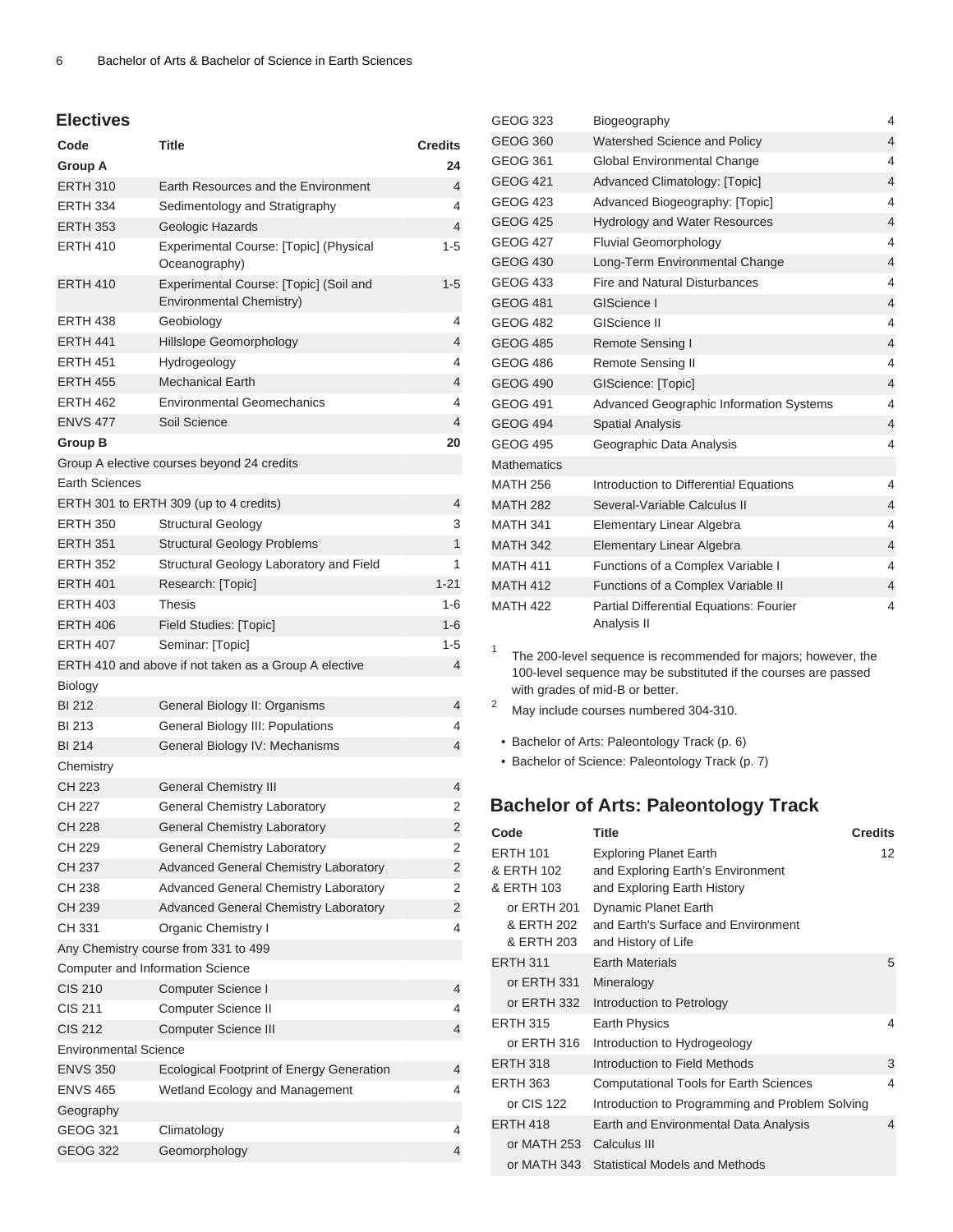| <b>Total Credits</b>                        |                                                                                                                | 105 |
|---------------------------------------------|----------------------------------------------------------------------------------------------------------------|-----|
| See Electives table for choices             |                                                                                                                | 16  |
| <b>Electives</b>                            |                                                                                                                |     |
| <b>ERTH 435</b>                             | Paleopedology                                                                                                  |     |
| <b>ERTH 434</b>                             | Vertebrate Paleontology                                                                                        |     |
| <b>ERTH 433</b>                             | Paleobotany                                                                                                    |     |
| Select two of the following:                |                                                                                                                | 8   |
| <b>ERTH 406</b>                             | <b>Field Studies: [Topic]</b>                                                                                  |     |
| <b>Field Studies:</b>                       |                                                                                                                | 12  |
| <b>ERTH 350</b><br>& ERTH 351<br>& ERTH 352 | <b>Structural Geology</b><br>and Structural Geology Problems<br>and Structural Geology Laboratory and<br>Field | 5   |
| <b>ERTH 334</b>                             | Sedimentology and Stratigraphy                                                                                 | 4   |
| <b>Additional Requirements</b>              |                                                                                                                |     |
| or PHYS 251                                 | Foundations of Physics I                                                                                       |     |
| <b>PHYS 201</b>                             | <b>General Physics</b>                                                                                         | 4   |
| or MATH 251- Calculus I-II<br>252           |                                                                                                                |     |
| MATH 246-247                                | Calculus for the Biological Sciences I-II                                                                      | 8   |
| or CH 224H<br>& CH 225H                     | <b>Advanced General Chemistry I</b><br>and Advanced General Chemistry II                                       |     |
| CH 221-222                                  | <b>General Chemistry</b>                                                                                       | 8   |
| or BI 213                                   | General Biology III: Populations                                                                               |     |
| <b>BI 212</b>                               | General Biology II: Organisms                                                                                  | 4   |
| <b>BI 211</b>                               | General Biology I: Cells                                                                                       | 4   |
| or MATH 425                                 | Statistical Methods I                                                                                          |     |

1 The 200-level sequence is recommended for majors; however, the 100-level sequence may be substituted if the courses are passed with grades of mid-B or better.

### **Electives**

| Code              | <b>Title</b>                                 | <b>Credits</b> |
|-------------------|----------------------------------------------|----------------|
| Anthropology      |                                              |                |
| <b>ANTH 361</b>   | Human Evolution                              | 4              |
| <b>ANTH 366</b>   | Human Osteology Laboratory                   | 4              |
| <b>ANTH 462</b>   | <b>Primate Evolution</b>                     | $\overline{4}$ |
| <b>ANTH 466</b>   | Primate Feeding and Nutrition                | 4              |
| <b>ANTH 467</b>   | Paleoecology and Human Evolution             | $\overline{4}$ |
| <b>ANTH 471</b>   | Zooarchaeology: [Topic]                      | 4              |
| <b>ANTH 479</b>   | Taphonomy: Bones, Bugs, and Burials          | $\overline{4}$ |
| <b>Biology</b>    |                                              |                |
|                   | Courses numbered 306 or higher               |                |
| <b>Chemistry</b>  |                                              |                |
| CH 227-229        | <b>General Chemistry Laboratory</b>          | 6              |
| or CH 237-<br>239 | <b>Advanced General Chemistry Laboratory</b> |                |
| CH 223            | <b>General Chemistry III</b>                 | 4              |
| CH 331            | <b>Organic Chemistry I</b>                   | $\overline{4}$ |
| CH 335            | <b>Organic Chemistry II</b>                  | 4              |
| CH 336            | Organic Chemistry III                        | $\overline{4}$ |
| CH 411-413        | <b>Physical Chemistry</b>                    | 12             |
| CH 431-433        | <b>Inorganic Chemistry</b>                   | 12             |

| CH 445                               | <b>Statistical Mechanics</b>            | 4        |
|--------------------------------------|-----------------------------------------|----------|
|                                      | <b>Computer and Information Science</b> |          |
| CIS 210-212                          | Computer Science I-III                  | 12       |
| <b>CIS 315</b>                       | Intermediate Algorithms                 | 4        |
| Geography                            |                                         |          |
| <b>GEOG 321</b>                      | Climatology                             | 4        |
| <b>GEOG 322</b>                      | Geomorphology                           | 4        |
| <b>GEOG 323</b>                      | Biogeography                            | 4        |
| GEOG 360                             | Watershed Science and Policy            | 4        |
| <b>GEOG 361</b>                      | Global Environmental Change             | 4        |
| GEOG 421                             | Advanced Climatology: [Topic]           | 4        |
| <b>GEOG 423</b>                      | Advanced Biogeography: [Topic]          | 4        |
| <b>GEOG 425</b>                      | <b>Hydrology and Water Resources</b>    | 4        |
| <b>GEOG 427</b>                      | <b>Fluvial Geomorphology</b>            | 4        |
| GEOG 430                             | Long-Term Environmental Change          | 4        |
| GEOG 481-482                         | GIScience I-II                          | 8        |
| <b>GEOG 495</b>                      | Geographic Data Analysis                | 4        |
| <b>Earth Sciences</b>                |                                         |          |
| <b>ERTH 315</b>                      | Earth Physics                           | 4        |
| <b>ERTH 316</b>                      | Introduction to Hydrogeology            | 4        |
| <b>ERTH 353</b>                      | Geologic Hazards                        | 4        |
| <b>ERTH 401</b>                      | Research: [Topic]                       | $1 - 21$ |
| <b>ERTH 403</b>                      | Thesis                                  | 1-6      |
| <b>ERTH 410</b>                      | <b>Experimental Course: [Topic]</b>     | $1 - 5$  |
| <b>ERTH 407</b>                      | Seminar: [Topic]                        | $1 - 5$  |
| Courses higher than 410 <sup>2</sup> |                                         |          |
| <b>Mathematics</b>                   |                                         |          |
| <b>MATH 256</b>                      | Introduction to Differential Equations  | 4        |
| MATH 281–282                         | Several-Variable Calculus I-II          | 8        |
| MATH 341-342                         | Elementary Linear Algebra               | 8        |
| MATH 411-412                         | Functions of a Complex Variable I-II    | 8        |
| MATH 425-426                         | <b>Statistical Methods I-II</b>         | 8        |
| <b>Physics</b>                       |                                         |          |
| <b>PHYS 202</b>                      | <b>General Physics</b>                  | 4        |
| <b>PHYS 203</b>                      | <b>General Physics</b>                  | 4        |
| <b>PHYS 204</b>                      | <b>Introductory Physics Laboratory</b>  | 2        |
| <b>PHYS 205</b>                      | Introductory Physics Laboratory         | 2        |
| <b>PHYS 206</b>                      | Introductory Physics Laboratory         | 2        |
| <b>PHYS 253</b>                      | Foundations of Physics I                | 4        |
| <b>PHYS 290</b>                      | Foundations of Physics Laboratory       | 1        |
| PHYS 351-353                         | Foundations of Physics II               | 12       |
| PHYS 411-413                         | Mechanics, Electricity, and Magnetism   | 12       |
|                                      |                                         |          |

1 Pass/no pass

<span id="page-6-0"></span><sup>2</sup> May include one course numbered 304–310.

# **Bachelor of Science: Paleontology Track**

| Title                         | <b>Credits</b>                    |
|-------------------------------|-----------------------------------|
| <b>Exploring Planet Earth</b> | 12                                |
|                               |                                   |
| and Exploring Earth History   |                                   |
|                               | and Exploring Earth's Environment |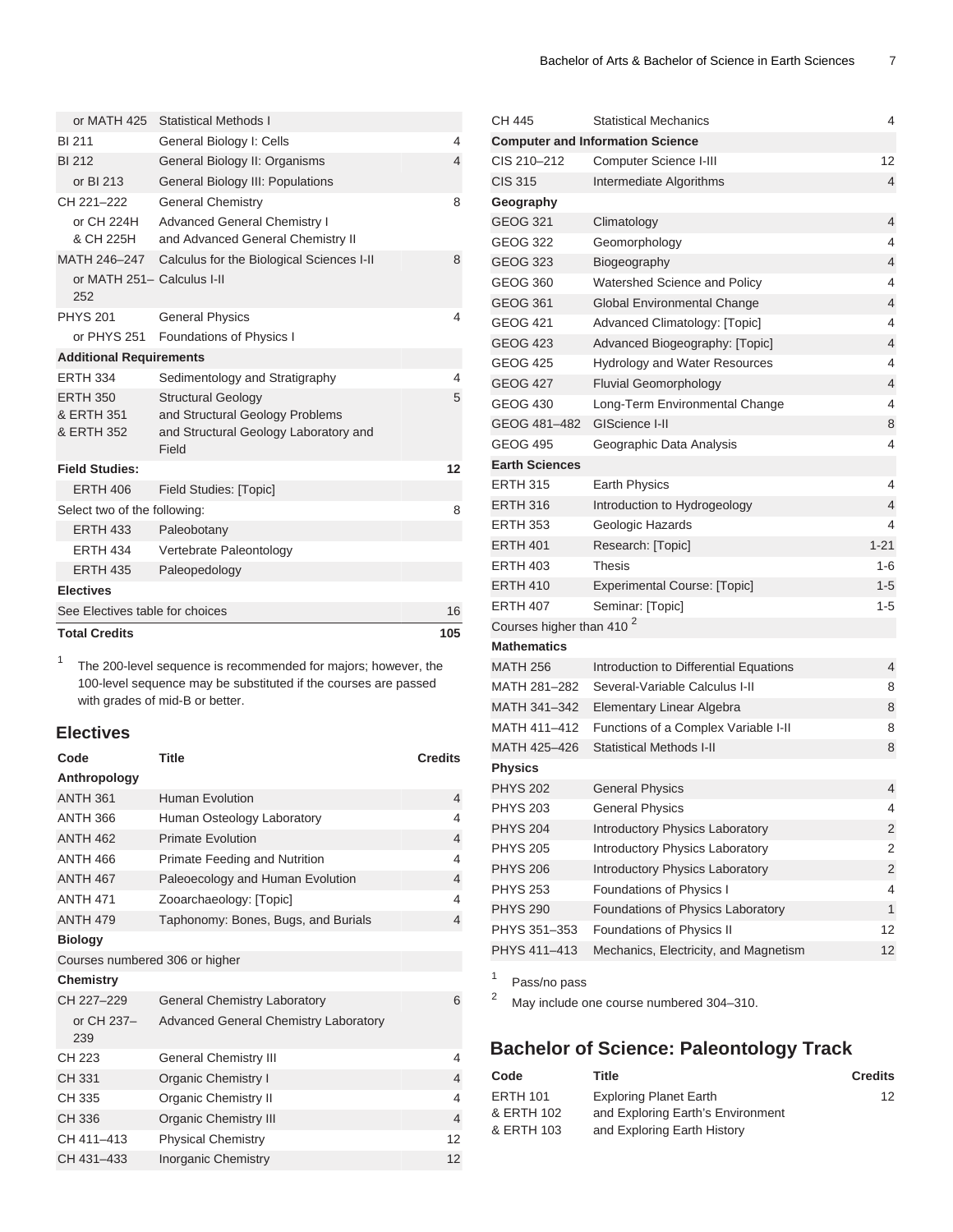| or ERTH 201<br>& ERTH 202<br>& ERTH 203 | Dynamic Planet Earth<br>and Earth's Surface and Environment<br>and History of Life |     |
|-----------------------------------------|------------------------------------------------------------------------------------|-----|
| <b>ERTH 311</b>                         | <b>Earth Materials</b>                                                             | 5   |
| or ERTH 331                             | Mineralogy                                                                         |     |
| or ERTH 332                             | Introduction to Petrology                                                          |     |
| <b>ERTH 315</b>                         | <b>Earth Physics</b>                                                               | 4   |
| or ERTH 316                             | Introduction to Hydrogeology                                                       |     |
| <b>ERTH 318</b>                         | Introduction to Field Methods                                                      | 3   |
| <b>ERTH 363</b>                         | <b>Computational Tools for Earth Sciences</b>                                      | 4   |
| or CIS 122                              | Introduction to Programming and Problem Solving                                    |     |
| <b>ERTH 418</b>                         | Earth and Environmental Data Analysis                                              | 4   |
| or MATH 253                             | Calculus III                                                                       |     |
| or MATH 343                             | <b>Statistical Models and Methods</b>                                              |     |
| or MATH 425                             | <b>Statistical Methods I</b>                                                       |     |
| <b>BI 211</b>                           | General Biology I: Cells                                                           | 4   |
| <b>BI212</b>                            | General Biology II: Organisms                                                      | 4   |
| or BI 213                               | General Biology III: Populations                                                   |     |
| CH 221-222                              | <b>General Chemistry</b>                                                           | 8   |
| or CH 224H                              | <b>Advanced General Chemistry I</b>                                                |     |
| & CH 225H                               | and Advanced General Chemistry II                                                  |     |
| MATH 246-247                            | Calculus for the Biological Sciences I-II                                          | 8   |
| or MATH 251- Calculus I-II<br>252       |                                                                                    |     |
| <b>PHYS 201</b>                         | <b>General Physics</b>                                                             | 4   |
| or PHYS 251                             | Foundations of Physics I                                                           |     |
| <b>Additional Requirements</b>          |                                                                                    |     |
| <b>ERTH 334</b>                         | Sedimentology and Stratigraphy                                                     | 4   |
| <b>ERTH 350</b>                         | <b>Structural Geology</b>                                                          | 5   |
| & ERTH 351                              | and Structural Geology Problems                                                    |     |
| & ERTH 352                              | and Structural Geology Laboratory and                                              |     |
|                                         | Field                                                                              |     |
| <b>Field Studies:</b>                   |                                                                                    | 12  |
| <b>ERTH 406</b>                         | Field Studies: [Topic]                                                             |     |
| Select two of the following:            |                                                                                    | 8   |
| <b>ERTH 433</b>                         | Paleobotany                                                                        |     |
| <b>ERTH 434</b>                         | Vertebrate Paleontology                                                            |     |
| <b>ERTH 435</b>                         | Paleopedology                                                                      |     |
| <b>Electives</b>                        |                                                                                    |     |
| See Electives table for choices         |                                                                                    | 16  |
| <b>Total Credits</b>                    |                                                                                    | 105 |

<sup>1</sup> The 200-level sequence is recommended for majors; however, the 100-level sequence may be substituted if the courses are passed with grades of mid-B or better.

## **Electives**

| Code            | <b>Title</b>                         | <b>Credits</b> |
|-----------------|--------------------------------------|----------------|
| Anthropology    |                                      |                |
| <b>ANTH 361</b> | Human Evolution                      | 4              |
| <b>ANTH 366</b> | Human Osteology Laboratory           | 4              |
| <b>ANTH 462</b> | <b>Primate Evolution</b>             | 4              |
| <b>ANTH 466</b> | <b>Primate Feeding and Nutrition</b> | 4              |
| <b>ANTH 467</b> | Paleoecology and Human Evolution     | 4              |

| <b>ANTH 471</b>                      | Zooarchaeology: [Topic]                      | 4        |
|--------------------------------------|----------------------------------------------|----------|
| <b>ANTH 479</b>                      | Taphonomy: Bones, Bugs, and Burials          | 4        |
| <b>Biology</b>                       |                                              |          |
| Courses numbered 306 or higher       |                                              |          |
| Chemistry                            |                                              |          |
| CH 227-229                           | General Chemistry Laboratory                 | 6        |
| or CH 237–<br>239                    | <b>Advanced General Chemistry Laboratory</b> |          |
| CH 223                               | <b>General Chemistry III</b>                 | 4        |
| CH 331                               | <b>Organic Chemistry I</b>                   | 4        |
| CH 335                               | <b>Organic Chemistry II</b>                  | 4        |
| CH 336                               | <b>Organic Chemistry III</b>                 | 4        |
| CH 411-413                           | <b>Physical Chemistry</b>                    | 12       |
| CH 431-433                           | Inorganic Chemistry                          | 12       |
| CH 445                               | <b>Statistical Mechanics</b>                 | 4        |
|                                      | <b>Computer and Information Science</b>      |          |
| CIS 210-212                          | Computer Science I-III                       | 12       |
| <b>CIS 315</b>                       | Intermediate Algorithms                      | 4        |
| Geography                            |                                              |          |
| GEOG 321                             | Climatology                                  | 4        |
| <b>GEOG 322</b>                      | Geomorphology                                | 4        |
| GEOG 323                             | Biogeography                                 | 4        |
| <b>GEOG 360</b>                      | Watershed Science and Policy                 | 4        |
| <b>GEOG 361</b>                      | Global Environmental Change                  | 4        |
| GEOG 421                             | Advanced Climatology: [Topic]                | 4        |
| <b>GEOG 423</b>                      | Advanced Biogeography: [Topic]               | 4        |
| <b>GEOG 425</b>                      | <b>Hydrology and Water Resources</b>         | 4        |
| <b>GEOG 427</b>                      | Fluvial Geomorphology                        | 4        |
| <b>GEOG 430</b>                      | Long-Term Environmental Change               | 4        |
| GEOG 481-482                         | GIScience I-II                               | 8        |
| <b>GEOG 495</b>                      | Geographic Data Analysis                     | 4        |
| <b>Earth Sciences</b>                |                                              |          |
| <b>ERTH 315</b>                      | <b>Earth Physics</b>                         | 4        |
| <b>ERTH 316</b>                      | Introduction to Hydrogeology                 | 4        |
| <b>ERTH 353</b>                      | Geologic Hazards                             | 4        |
| <b>ERTH 401</b>                      | Research: [Topic]                            | $1 - 21$ |
| ERTH 403                             | Thesis                                       | $1 - 6$  |
| <b>ERTH 410</b>                      | Experimental Course: [Topic]                 | $1 - 5$  |
| <b>ERTH 407</b>                      | Seminar: [Topic]                             | $1 - 5$  |
| Courses higher than 410 <sup>2</sup> |                                              |          |
| <b>Mathematics</b>                   |                                              |          |
| <b>MATH 256</b>                      | Introduction to Differential Equations       | 4        |
| MATH 281-282                         | Several-Variable Calculus I-II               | 8        |
| MATH 341-342                         | Elementary Linear Algebra                    | 8        |
| MATH 411-412                         | Functions of a Complex Variable I-II         | 8        |
| MATH 425–426                         | <b>Statistical Methods I-II</b>              | 8        |
| <b>Physics</b>                       |                                              |          |
| <b>PHYS 202</b>                      | <b>General Physics</b>                       | 4        |
| <b>PHYS 203</b>                      | <b>General Physics</b>                       | 4        |
| <b>PHYS 204</b>                      | Introductory Physics Laboratory              | 2        |
| <b>PHYS 205</b>                      | Introductory Physics Laboratory              | 2        |
| <b>PHYS 206</b>                      | Introductory Physics Laboratory              | 2        |
|                                      |                                              |          |